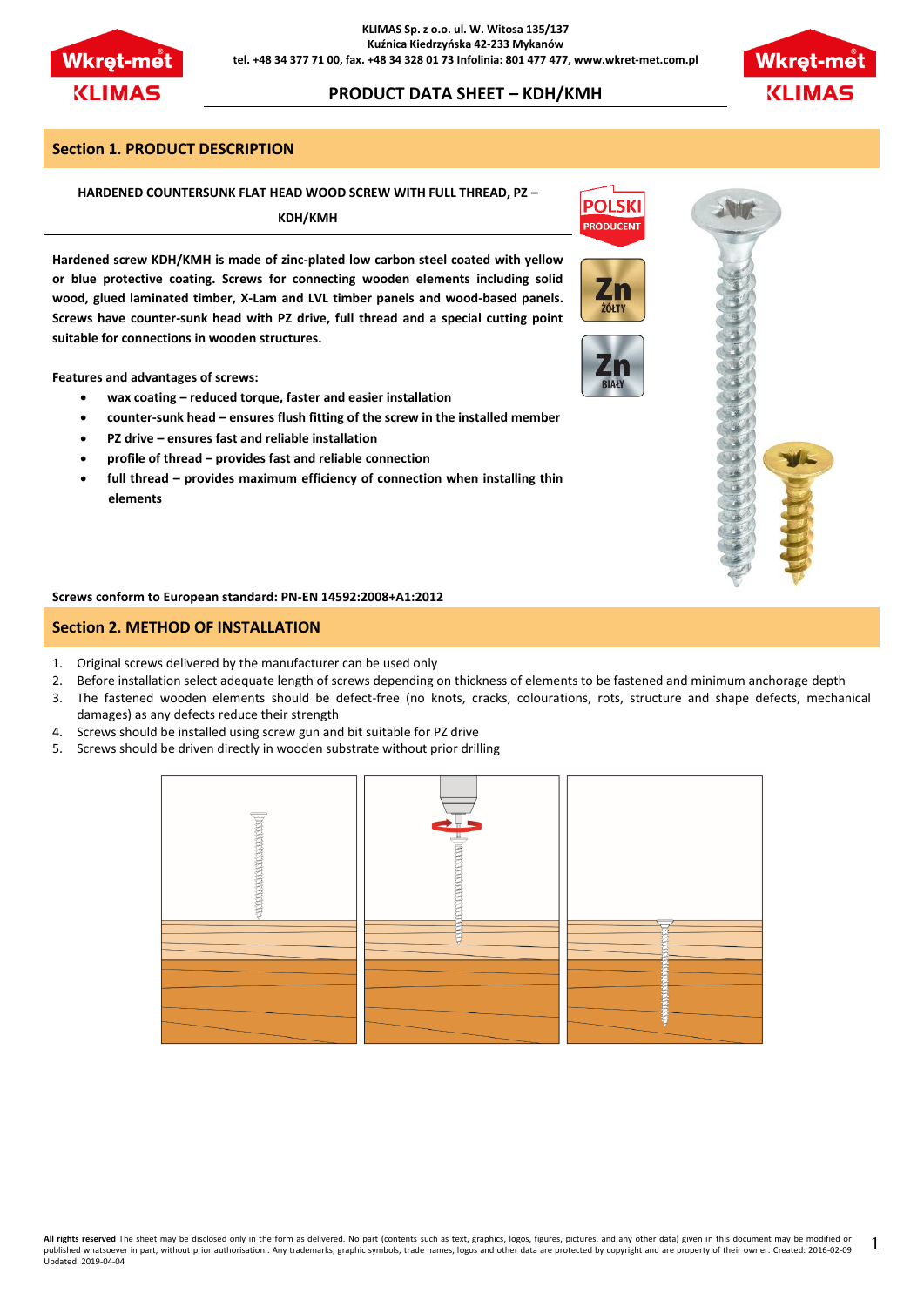



## **PRODUCT DATA SHEET – KDH/KMH**

## **Section 3. TECHNICAL DATA**



| <b>TECHNICAL PARAMETERS</b> |                          |                                                                                |                |                 |                          |           |           |  |  |
|-----------------------------|--------------------------|--------------------------------------------------------------------------------|----------------|-----------------|--------------------------|-----------|-----------|--|--|
| Parameter                   | Unit                     | Value                                                                          |                |                 |                          |           |           |  |  |
| Thread outer diameter       | $d$ [mm]                 | 3                                                                              | 3,5            | 4               | 4,5                      | 5         | 6         |  |  |
| Thread inner diameter       | $d_1$ [mm]               | $\overline{2}$                                                                 | 2,25           | 2,65            | 2,8                      | 3,1       | 3,8       |  |  |
| Smooth part diameter        | $d_s$ [mm]               | $\overline{\phantom{a}}$                                                       | -              | $\qquad \qquad$ | $\overline{\phantom{a}}$ | -         |           |  |  |
| Head diameter               | $d_h$ [mm]               | 6                                                                              | $\overline{7}$ | 8               | 9                        | 10        | 12        |  |  |
| Head area                   | A $\text{[mm]}$          | 28                                                                             | 38             | 50              | 64                       | 79        | 113       |  |  |
| Length range                | [mm]                     | $10 - 40$                                                                      | $13 - 60$      | 13-60           | 16-60                    | $20 - 60$ | $40 - 60$ |  |  |
| Drive type                  | $\overline{\phantom{a}}$ | $PZ-1$                                                                         | $PZ-2$         | $PZ-2$          | $PZ-2$                   | $PZ-2$    | $PZ-3$    |  |  |
| Screw material              |                          |                                                                                |                |                 |                          |           |           |  |  |
| Corrosion protection        | galvanized               |                                                                                |                |                 |                          |           |           |  |  |
| Corrosivity category        |                          |                                                                                |                |                 |                          |           |           |  |  |
| Substrate material          | wood                     | carbon steel<br>$\geq$ 5 µm<br>C1/C2<br>$\geq$ C24<br>PN-EN 14592:2008+A1:2012 |                |                 |                          |           |           |  |  |
| European standard           |                          |                                                                                |                |                 |                          |           |           |  |  |

| <b>STRENGTH PARAMETERS</b>                     |                                    |       |               |               |               |                 |        |  |  |
|------------------------------------------------|------------------------------------|-------|---------------|---------------|---------------|-----------------|--------|--|--|
| Parameter                                      | Unit                               | Ø3    | $\varphi$ 3,5 | $\emptyset$ 4 | $\varphi$ 4,5 | $\varnothing$ 5 | ø6     |  |  |
| Material characteristic yield strength         | $M_{v,k}$ [Nm]                     | 2,454 | 3,641         | 5,162         | 7,023         | 9,247           | 14,815 |  |  |
| Characteristic pull-out resistance             | $f_{ax,k,90}$ [N/mm <sup>2</sup> ] | 19,80 | 22,69         | 23,59         | 24,09         | 22,42           | 12,19  |  |  |
| Characteristic resistance to head pull-through | $f_{head,k}$ [N/mm <sup>2</sup> ]  | 25,66 | 26,51         | 24,74         | 26,09         | 22,93           | 20,46  |  |  |
| Characteristic resistance for tension          | $f_{tens,k}$ [ $kN$ ]              | 3,95  | 5,04          | 5,57          | 7,03          | 8,25            | 9,58   |  |  |
| Characteristic torsional strength              | $f_{\text{tor.}k}$ [Nm]            | 1,76  | 2,32          | 2,80          | 4,65          | 5,59            | 9,29   |  |  |
| Screw resistance factor                        | $R_{\text{tor},k}$ [Nm]            | 0,49  | 1,29          | 1,46          | 2,37          | 3,04            | 3,89   |  |  |

| <b>SELECTION TABLE</b> |                 |                                           |                 |              |                                           |                   |                 |                             |                          |                      |
|------------------------|-----------------|-------------------------------------------|-----------------|--------------|-------------------------------------------|-------------------|-----------------|-----------------------------|--------------------------|----------------------|
| Product marking        |                 | <b>Number</b><br>of<br>pieces<br>in a box | Product marking |              | <b>Number</b><br>of<br>pieces<br>in a box | Screw<br>diameter | Screw<br>length | Working<br>thread<br>length | Usable<br>length         | <b>Drive</b><br>type |
| Zn - yellow            | Zn - blue       | [kg]                                      | Zn - yellow     | Zn - blue    | pcs                                       | $d$ [mm]          | [mm]            | $I_g$ [mm]                  | $t_{fix}$ [mm]           | $[\cdot]$            |
| KDH-30010(X5)          | KDH-30010-B(X5) | 5                                         |                 |              |                                           | 3,0               | 10              | $\overline{\phantom{a}}$    | $\overline{\phantom{a}}$ | $PZ-1$               |
| KDH-30012(X5)          | KDH-30012-B(X5) | 5                                         | KMH-30012       | KMH-30012-B  | 2000                                      | 3,0               | 12              | $\blacksquare$              | $\overline{\phantom{a}}$ | $PZ-1$               |
| KDH-30013(X5)          | KDH-30013-B(X5) | 5                                         | KMH-30013       | KMH-30013-B  | 2000                                      | 3,0               | 13              | $\overline{\phantom{a}}$    | $\overline{\phantom{a}}$ | $PZ-1$               |
| KDH-30016(X5)          | KDH-30016-B(X5) | 5                                         | KMH-30016       | KMH-30016-B  | 2000                                      | 3,0               | 16              | $\sim$                      | $\overline{\phantom{a}}$ | $PZ-1$               |
| KDH-30020(X5)          | KDH-30020-B(X5) | 5                                         | KMH-30020       | KMH-30020-B  | 2000                                      | 3,0               | 20              | $\overline{\phantom{a}}$    | $\overline{\phantom{a}}$ | $PZ-1$               |
| KDH-30025(X5)          | KDH-30025-B(X5) | 5                                         | KMH-30025       | KMH-30025-B* | 1500                                      | 3,0               | 25              | $\sim$                      | $\overline{\phantom{a}}$ | $PZ-1$               |
| KDH-30030(X5)          | KDH-30030-B(X5) | 5                                         | KMH-30030       | KMH-30030-B* | 1000                                      | 3,0               | 30              | $\overline{\phantom{a}}$    | $\overline{\phantom{a}}$ | $PZ-1$               |
| KDH-30035(X5)          | KDH-30035-B(X5) | 5                                         | KMH-30035       | KMH-30035-B* | 1000                                      | 3,0               | 35              | $\overline{\phantom{a}}$    | ÷.                       | $PZ-1$               |
| KDH-30040(X5)          | KDH-30040-B(X5) | 5                                         | KMH-30040       | KMH-30040-B* | 500                                       | 3,0               | 40              | $\overline{\phantom{a}}$    | $\overline{\phantom{a}}$ | $PZ-1$               |
| KDH-35013(X5)          | KDH-35013-B(X5) | 5                                         | KMH-35013       | KMH-35013-B  | 2000                                      | 3,5               | 13              |                             |                          | $PZ-2$               |
| KDH-35016(X5)          | KDH-35016-B(X5) | 5                                         | KMH-35016       | KMH-35016-B  | 2000                                      | 3,5               | 16              | $\overline{\phantom{a}}$    | $\overline{a}$           | $PZ-2$               |
| KDH-35020(X5)          | KDH-35020-B(X5) | 5                                         | KMH-35020       | KMH-35020-B  | 1500                                      | 3,5               | 20              | $\sim$                      | ۰                        | $PZ-2$               |
| KDH-35025(X5)          | KDH-35025-B(X5) | 5                                         | KMH-35025       | KMH-35025-B* | 1000                                      | 3,5               | 25              | $\overline{a}$              |                          | $PZ-2$               |
| KDH-35030(X5)          | KDH-35030-B(X5) | 5                                         | KMH-35030       | KMH-35030-B* | 500                                       | 3,5               | 30              | $\sim$                      | $\overline{\phantom{a}}$ | $PZ-2$               |
| KDH-35035(X5)          | KDH-35035-B(X5) | 5                                         | KMH-35035       | KMH-35035-B* | 500                                       | 3,5               | 35              | $\overline{\phantom{a}}$    |                          | $PZ-2$               |
| KDH-35040(X5)          | KDH-35040-B(X5) | 5                                         | KMH-35040       | KMH-35040-B* | 500                                       | 3,5               | 40              | $\sim$                      | $\overline{\phantom{a}}$ | $PZ-2$               |
| KDH-35045(X5)          | KDH-35045-B(X5) | 5                                         | KMH-35045       | KMH-35045-B* | 500                                       | 3,5               | 45              | $\overline{\phantom{a}}$    |                          | $PZ-2$               |
| KDH-35050(X5)          | KDH-35050-B(X5) | 5                                         | KMH-35050       | KMH-35050-B* | 400                                       | 3,5               | 50              | $\sim$                      | $\overline{\phantom{a}}$ | $PZ-2$               |
| KDH-35060(X5)          | KDH-35060-B(X5) | 5                                         | KMH-35060       | KMH-35060-B* | 400                                       | 3,5               | 60              |                             |                          | $PZ-2$               |

**All rights reserved** The sheet may be disclosed only in the form as delivered. No part (contents such as text, graphics, logos, figures, pictures, and any other data) given in this document may be modified or<br>published wh 2